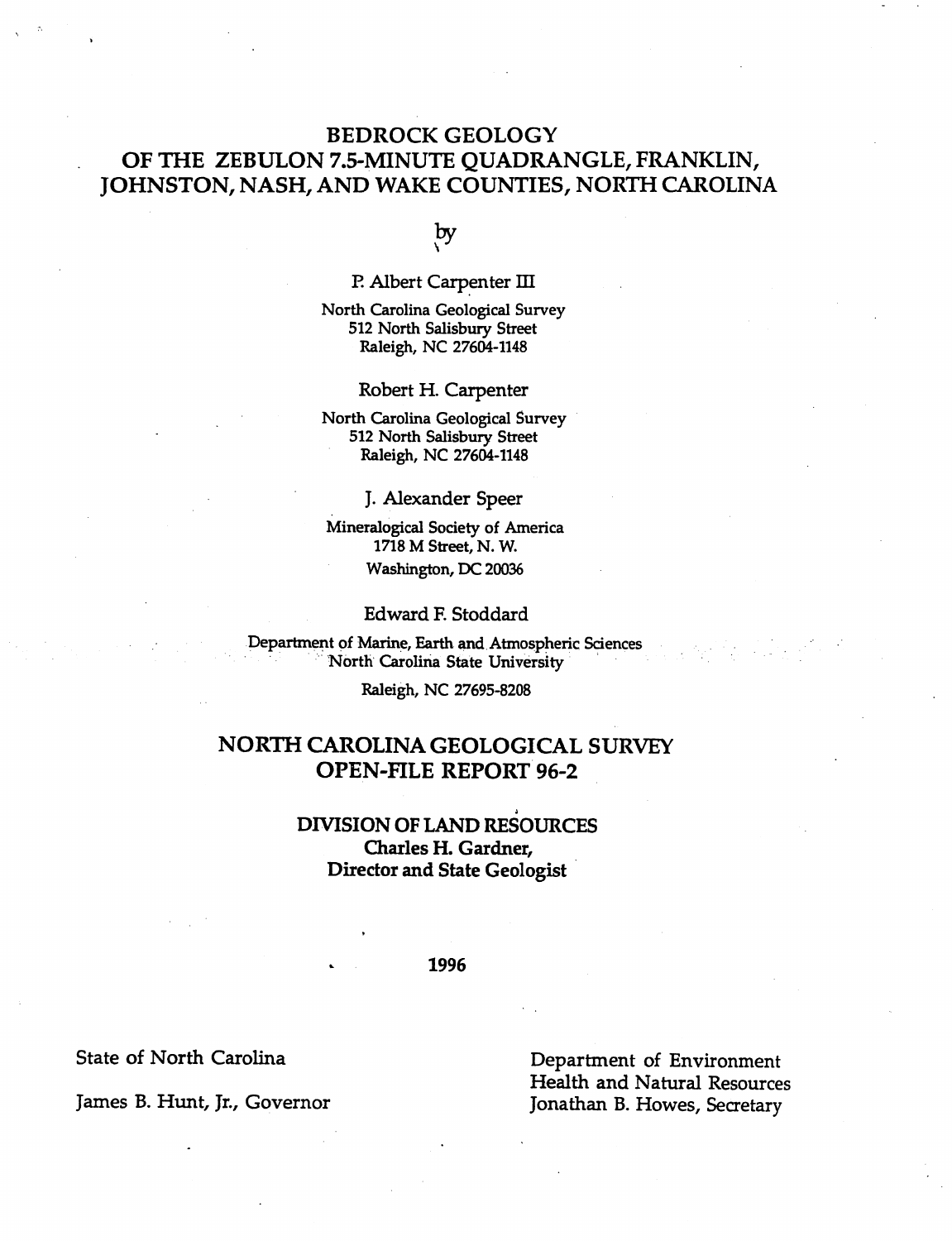# **CONTENTS**

|                         | page |
|-------------------------|------|
| Abstract.               |      |
|                         |      |
| Lithologic Units        |      |
|                         |      |
|                         |      |
|                         |      |
|                         |      |
|                         |      |
|                         |      |
| <b>Intrusive Rocks.</b> |      |
|                         |      |
|                         |      |
|                         |      |
|                         |      |
|                         |      |
|                         |      |
|                         |      |
| Alluvium.               |      |
|                         |      |
| Structure               |      |
|                         |      |
|                         |      |
|                         |      |

## ILLUSTRATIONS

## Figures

| 1. Location of the Zebulon 7.5-minute Quadrangle in the Raleigh 30 X 60-Minute |  |
|--------------------------------------------------------------------------------|--|
|                                                                                |  |
|                                                                                |  |

## Plates

| 1. Bedrock Geologic Map of the Zebulon 7.5-minute Quadrangle, North |           |
|---------------------------------------------------------------------|-----------|
|                                                                     | m<br>back |
|                                                                     |           |
|                                                                     | back      |
|                                                                     |           |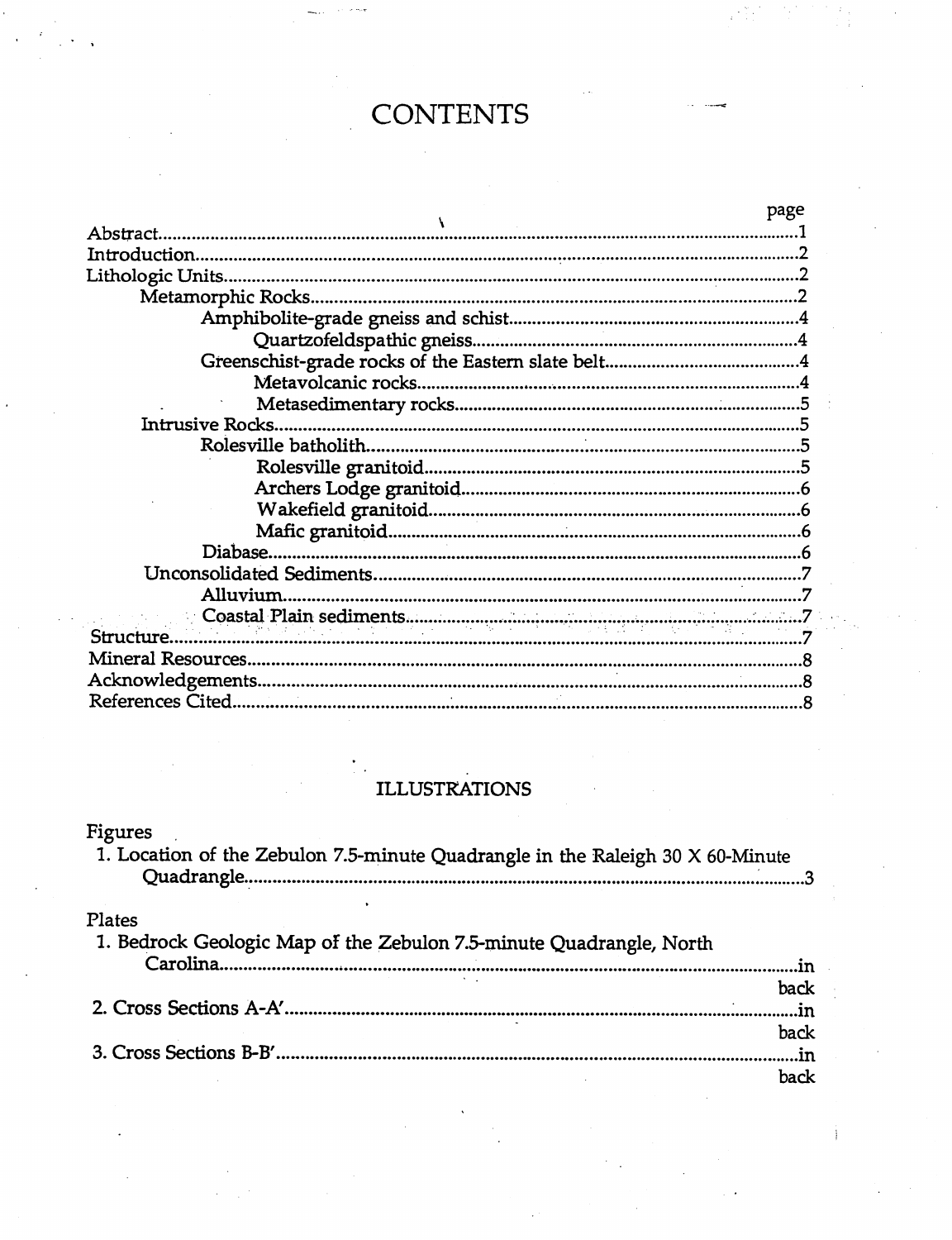## Bedrock Geology of the Zebulon 7.5-minute Quadrangle, Franklin, Johnston, Nash, and Wake Counties, North Carolina \

by

P. Albert Carpenter III, Robert H. Carpenter, J. Alexander Speer, and Edward F. Stoddard

#### ABSTRACT

The Zebulon 7.5-minute quadrangle includes portions of Franklin, Johnston, Nash, and Wake Counties. It is located in the east-central' portion of the Raleigh 30 X 60-minute quadrangle.

The western two-thirds of the quadrangle is underlain by the Rolesville batholith, a composite Alleghanian intrusive ranging in age from 298 to 312 Ma. The Rolesville batholith in the Zebulon quadrangle consists of four medium to coarse grained granitoids that are distinguished on the basis of texture, mineralogy, and chemical composition.

Two geologic belts that can be distinguished by regional metamorphic grade comprise the eastern one-third of the quadrangle. The western of these belts consists mainly of amphibolite-grade biotite and muscovite gneiss. These rocks are considered to be equivalent to 620 Ma biotite gneiss exposed along Mill Creek in the Flowers 7.5-minute quadrangle, and to Raleigh gneiss exposed on the west side of the Rolesville batholith. The eastern of the two belts consists of greenschist-grade metavolcanic and metasedimentary rocks of the Eastern slate belt. A preliminary discordant Pb/Pb age of 590 Ma has been determined for an equivalent quartzfeldspar crystal tuff unit in the Bunn East quadrangle. Near the margin of the Rolesville batholith, garnet, staurolite, and sillimanite have been identified in . metamorphic rocks. This suggests local contact metamorphic overprinting associated with intrusion of the Rolesville batholith.

The Zebulon quadrangle lies between the Wake-Warren antiform to the west and an antiform whose axis lies just east of the quadrangle. Within the quadrangle, this study identifies a synform whose axial trace lies at the center of a metasedimentary unit (argillite) in the Eastern slate belt. Based on the contrast of metamorphic grade between the gneisses and low-grade metavolcanic and metasedimentary units, and evidence of shearing along the contact, we propose that these two units are separated by a thrust fault. Additional studies are required to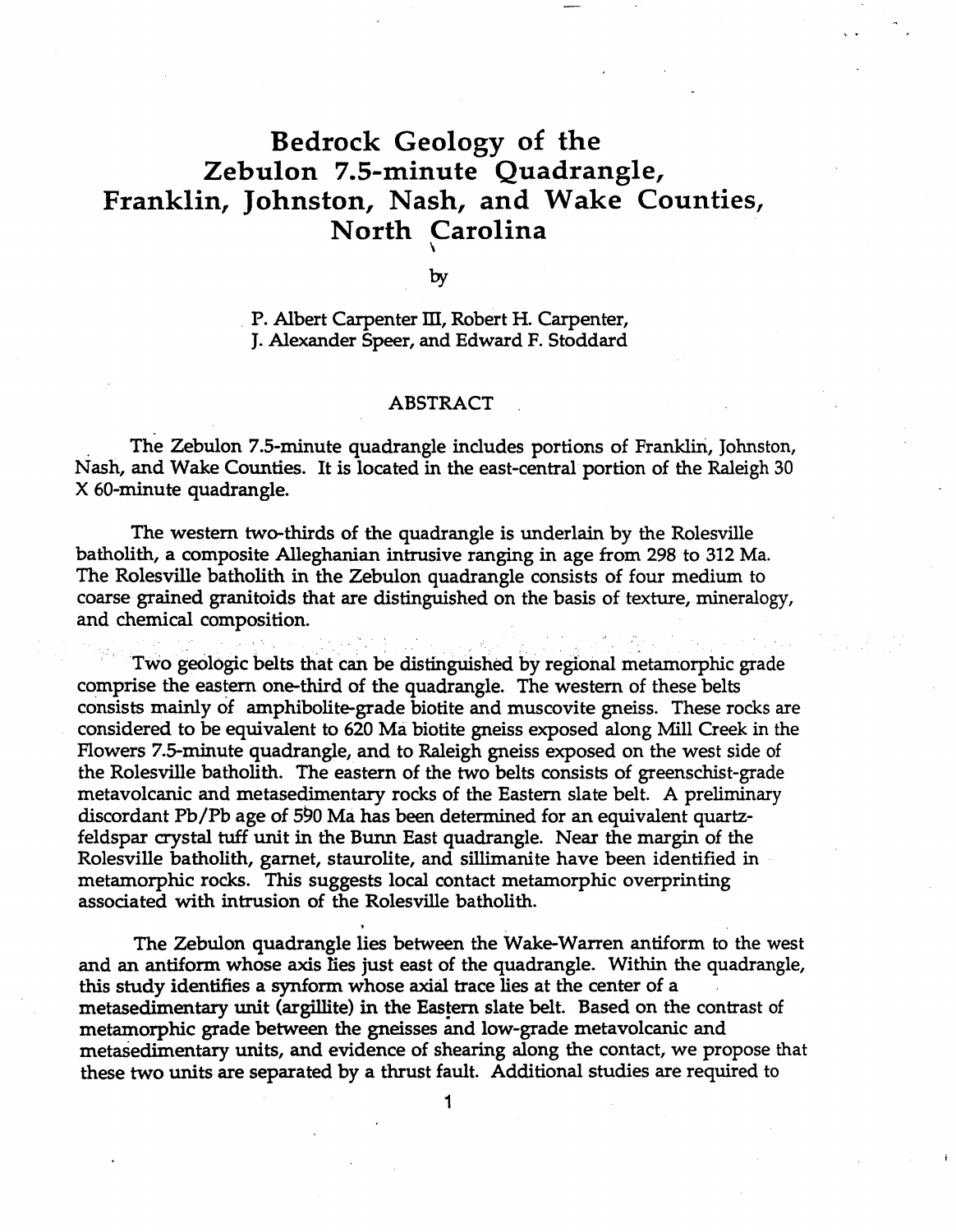confirm this. Although previous studies suggest that these units belong to different structural blocks or terranes, recent geochronological and geochemical data indicate that both units probably belong to the Carolina terrane. Differences are attributed to crustai ieveis of origin and/or tectonothermal overprinting.

Unconsolidated Tertiary sediment, consisting of sand, gravel, and clay, covers older crystalline rocks. These sediments formerly covered most, if not all, of the quadrangle shortly after they were deposited. However, they have been largely eroded away. Remnants are best preserved at higher elevations along stream divides.

No mines or quarries are active in the Zebulon quadrangle. Rolesville granite was quarried for crushed stone about one mile east of Wendell at the Rockton Quarry from the early 1920's to about 1950. Manganese oxide minerals in the argillite unit were prospected by two companies during the 1940's.

#### INTRODUCTION

The Zebulon 7.5-minute quadrangle includes portions of Franklin, Johnston, Nash, and Wake Counties (fig. 1). It is located in the east-central portion of the Raleigh lOOK quadrangle. Previous geologic mapping by Parker (1979) delineated rock units in the Wake County portion of the quadrangle. Wilson and Carpenter (1975) carried out reconnaissance geologic mapping in Wake and Johnston Counties and McDaniel (1980) conducted reconnaissance geologic mapping in Franklin County.

Geologic mapping in the Zebulon quadrangle was conducted as part of a cooperative effort (COGEOMAP and STATEMAP) between the North Carolina Geological Survey and the U.S. Geological Survey. Field mapping at the 1:24,000 scale is being compiled into a 1:100,000-scale geologic map compilation of the Raleigh 100K quadrangle. Delineation of rock units and structural features of the quadrangle should assist future planning and assessments such as: 1) location of adequate sites for municipal landfills or hazardous waste disposal; 2) planning for highway construction, 3) evaluation of groundwater resources; 4) general construction site assessments; and 5) exploration for mineral resources.

#### LITHOLOGIC UNITS ..

#### Metamorphic Rocks

Regional stratigraphic relationships for the Eastern slate belt are summarized by Carpenter and others (1995). Two geologic belts comprise the eastern one-third of the quadrangle. The western, a stratigraphically lower belt, consists mainly of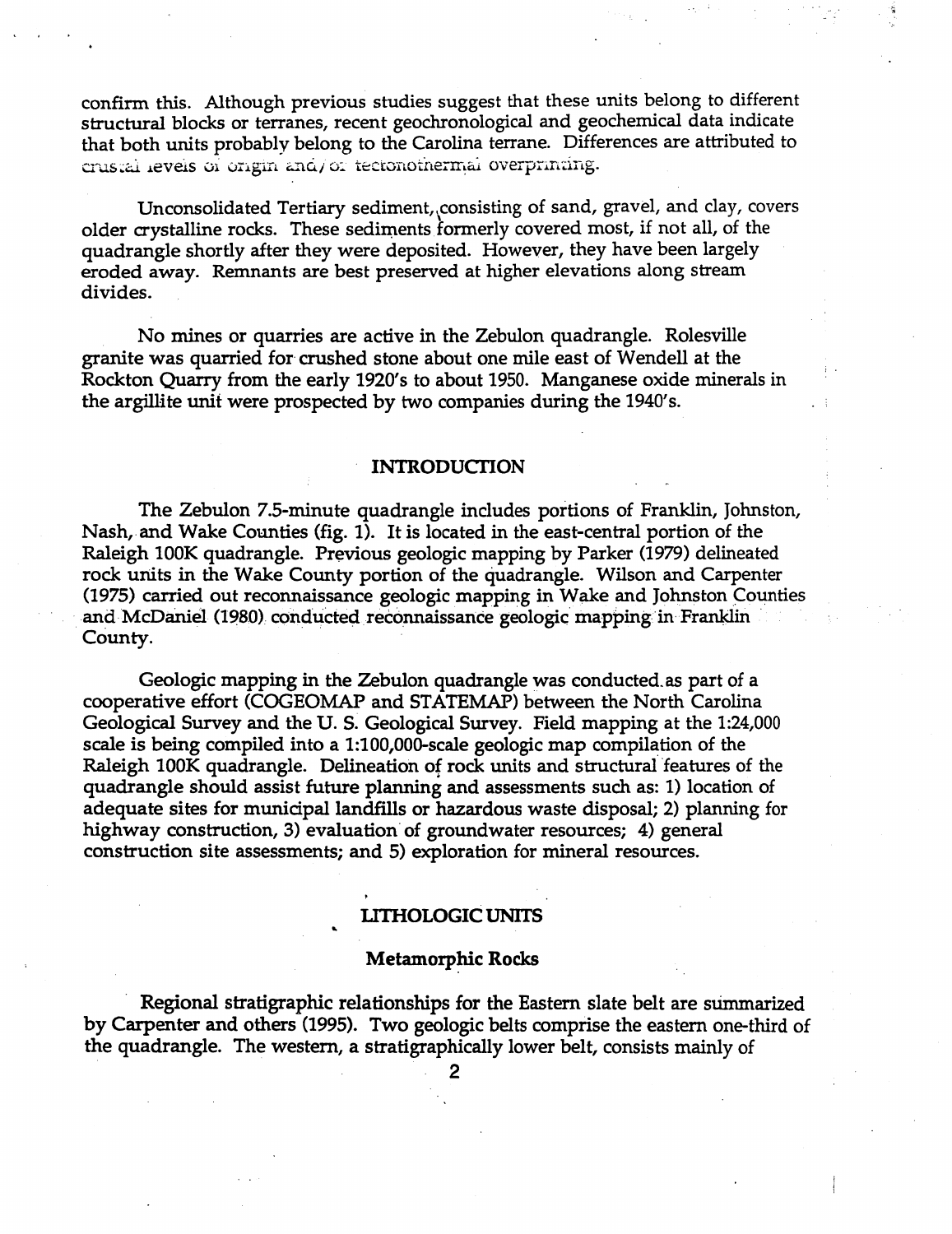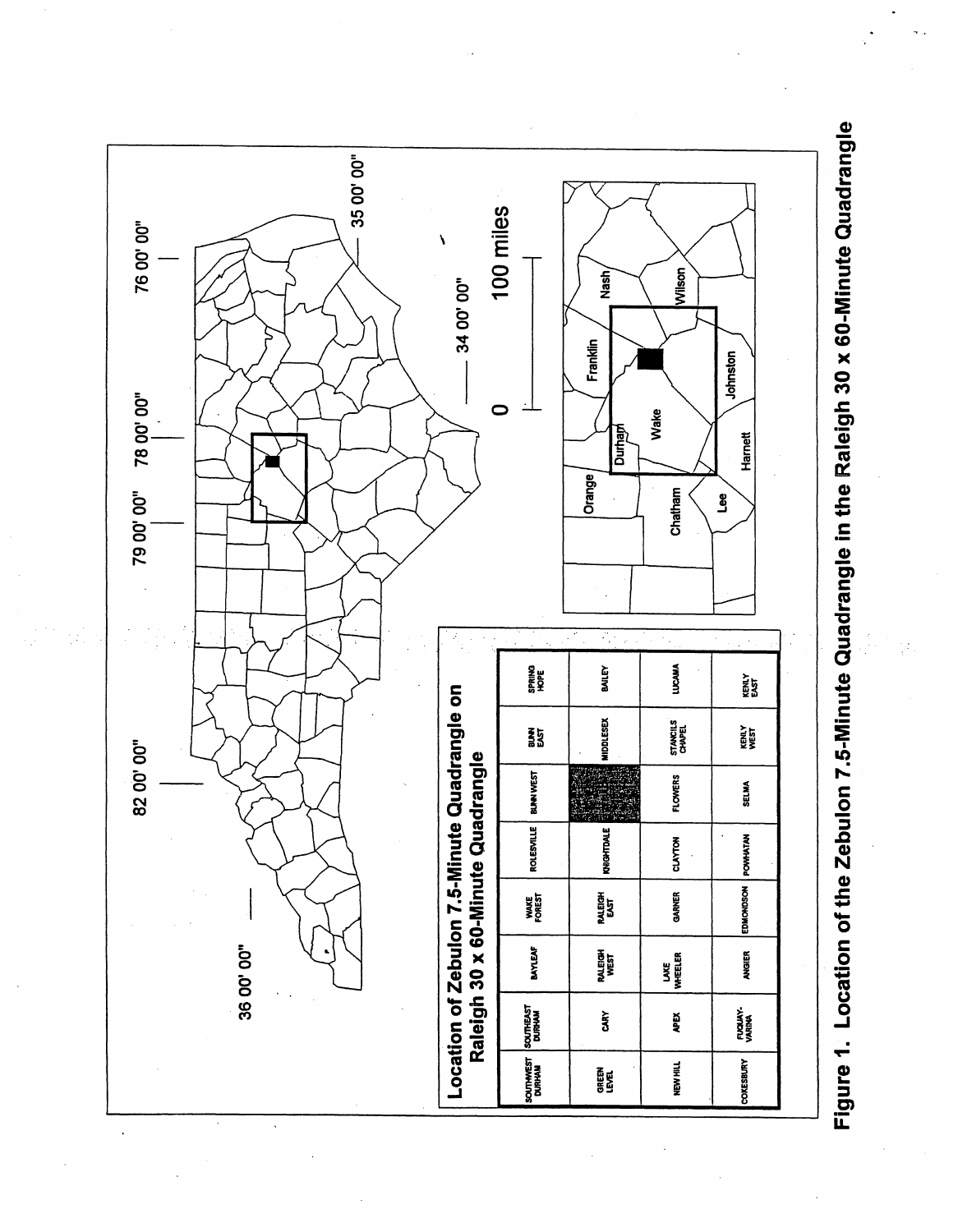biotite and muscovite gneiss. These rocks are considered to be equivalent to 620 Ma biotite gneiss exposed along Mill Creek in the Flowers 7.5-minute quadrangle, and to Raleigh gneiss exposed on the west side of the Rolesville batholith. The eastern, ana stratigrapnically upper belt, consists of metavolcanic and metasedimentary rocks of the Eastern slate belt. A preliminary discordant Pb/Pb age of 590 Ma has been determined for an equivalent quartz-feldspar crystal tuff unit in the Bunn East quadrangle .

#### Amphibolite-grade gneiss and schist

#### Quartzofeldspathic Gneiss

A band of quartzofeldspathic gneiss occurs along the eastern margin of the Rolesville batholith in the Zebulon quadrangle. It is fine to medium grained, and light gray to gray in color. It is composed primarily of quartz, plagioclase, potash feldspar, biotite, and muscovite. Locally, biotite is absent where the gneiss is leucocratic and fine-grained. Locality 7 (plate 1) is a strongly foliated quartzofeldspathic rock with sparse biotite and opaque minerals. Pegmatite and. granite dikes, probably derived from differentiation of the Rolesville batholith, occur west of NC Highway 96 (locality 6, plate 1). Outcrop and float of gneiss and schist along Little River, east of NC Highway 96, show contact metamorphic effects from the granite. Thin sections of these rocks contain staurolite, garnet, and tourmaline, and biotite retrograded to chlorite. Sillimanite was tentatively identified in other samples collected in this area.<br> $\blacksquare$ 

The quartzofeldspathic gneiss was mapped by Parker (1979) for the Wake County portion of the Zebulon quadrangle. Our mapping agrees with 'his delineation of this unit. Comparable gneisses are reported to occur on the west side of the Rolesville granite (Parker, 1979) and are included in the Raleigh terrane by Farrar (1985), and Stoddard and others (1991). We consider these rocks to be equivalent to 620 Ma biotite gneiss exposed along Mill Creek in the Flowers 7.5 minute quadrangle (Goldberg, 1994). Based on both geochronological and 'geochemical evidence, Stoddard and others (1996) conclude that these gneisses belong to the Carolina terrane and are equivalent to rocks in the Carolina slate belt.

#### Greenschist-grade rocks of the Eastern Slate Belt

Regional stratigraphic relationships for the Eastern slate belt have been summarized by Carpenter and others (1995). A sequence of metavolcanic rocks is overlain by a sequence of metasedimentary rocks. Both of these sequences are exposed in the Zebulon quadrangle.

#### Metavolcanic rocks .

Metavolcanic rocks include quartz-feldspar crystal tuff and phyllite. Crystal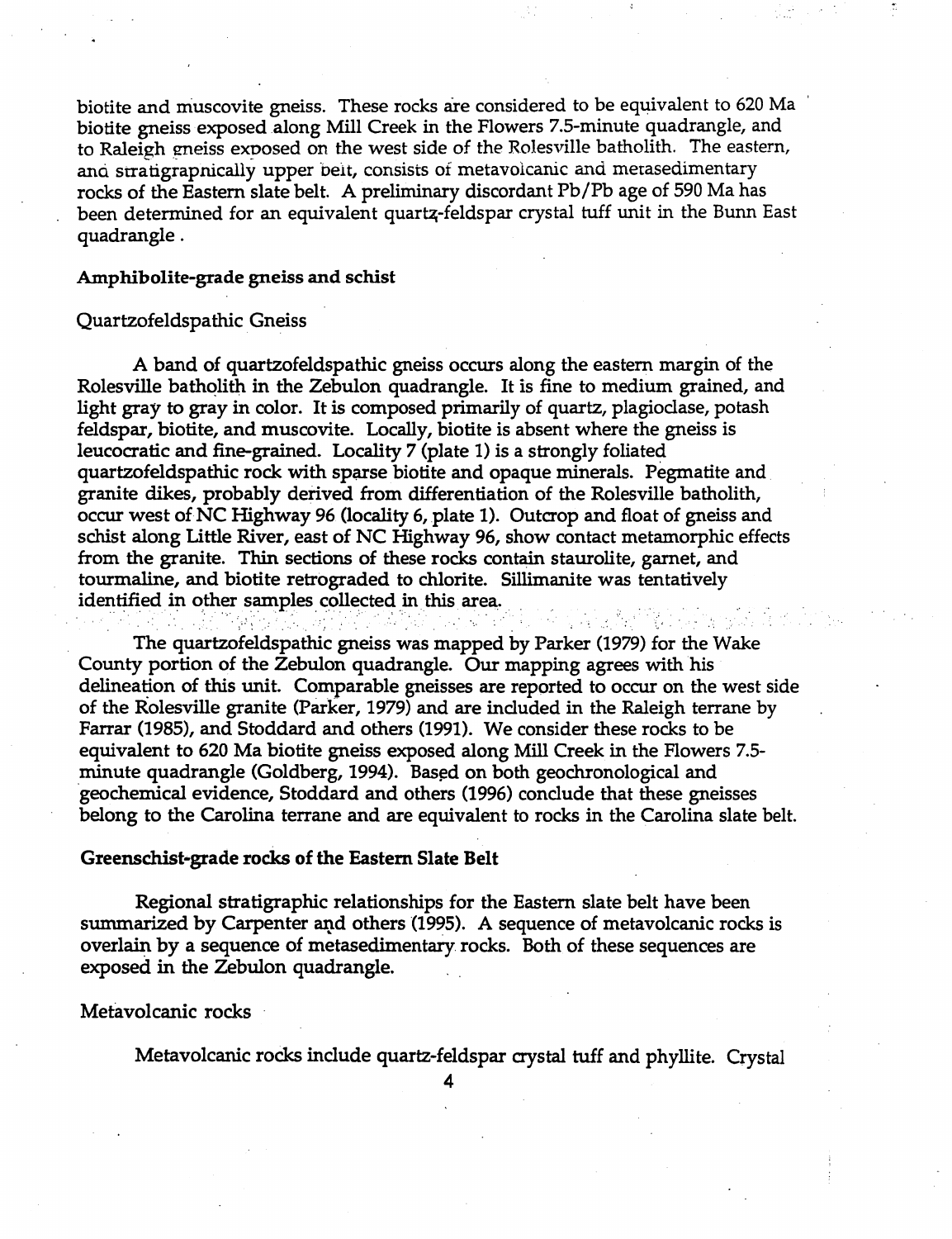tuffs are dense, medium-grained, and light gray in color, with phenocrysts of plagioclase, and locally quartz, up to 1 nun in size. Faint bedding is locally present. These rocks are exposed along Moccasin Creek and its tributaries (localities 2 and 3, plate 1). A thin section from locality 2 consists of plagioclase and potassium feldspar in equal proportions, with quartz, muscovite, and biotite in decreasing order of abundance. \

Phyllite is fine grained and white to light-gray in color and composed primarily of muscovite and quartz. Phenocrysts of quartz are present locally as well as black opaque minerals. East of NC Highway 39 (locality 4, plate 1) the phyllite contains interbeds of chlorite phyllite and a chlorite-epidote rock, probably representing interbedded mafic to intermediate metavolcanic rocks. The phyllite is interpreted as hydrothermally altered (sericitized) felsic volcanic rock.

#### Metasedimentary rocks

This unit contains both laminated argillite and massive siltstone. These rocks are fine grained, and dark to light gray in fresh outcrops, but varying shades of tan and brown in weathered exposures. Laminated argillite consists of thin micarich layers which alternate with thicker quartzose layers. Crenulations are conspicuous in the phyllitic layers. Fresh dark gray exposures appear to contain fine disseminated graphite. Massive siltstone is somewhat coarser, and lacks the micarich layers. Most exposures of the metasedimentary rocks are deeply weathered to reddish or yellowish clay saprolite. Leisegang banding is common. An outcrop of fresh argillite on NC Highway 97 east of Moccasin Creek (locality 1, plate 1) consists mainly of alternating mica-rich and quartz rich layers. Chlorite, chloritoid, tourmaline, zircon, monazite (?), and opaque minerals are also present.

#### Intrusive Rocks

#### Rolesville batholith

The Rolesville batholith is a composite body composed of granitoids differing in mineralogy, texture, modal composition, or combinations of these characteristics (Speer, 1994). In the Zebulon quadrangle, four granitoid lithologies were observed but not mapped separately on plate 1.

#### Rolesville granitoid-

The Rolesville granitoid is a pinkish gray, medium- to coarse-grained biotite monzogranite. It varies in appearance as a result of the range in both color index, from 2 to 10, and of grain size, as well as the presence or absence of subhedral, moderate orange pink alkali feldspar megacrysts up to 3 em long. Foliation is generally absent in the Rolesville granitoid in the Zebulon quadrangle. Enclaves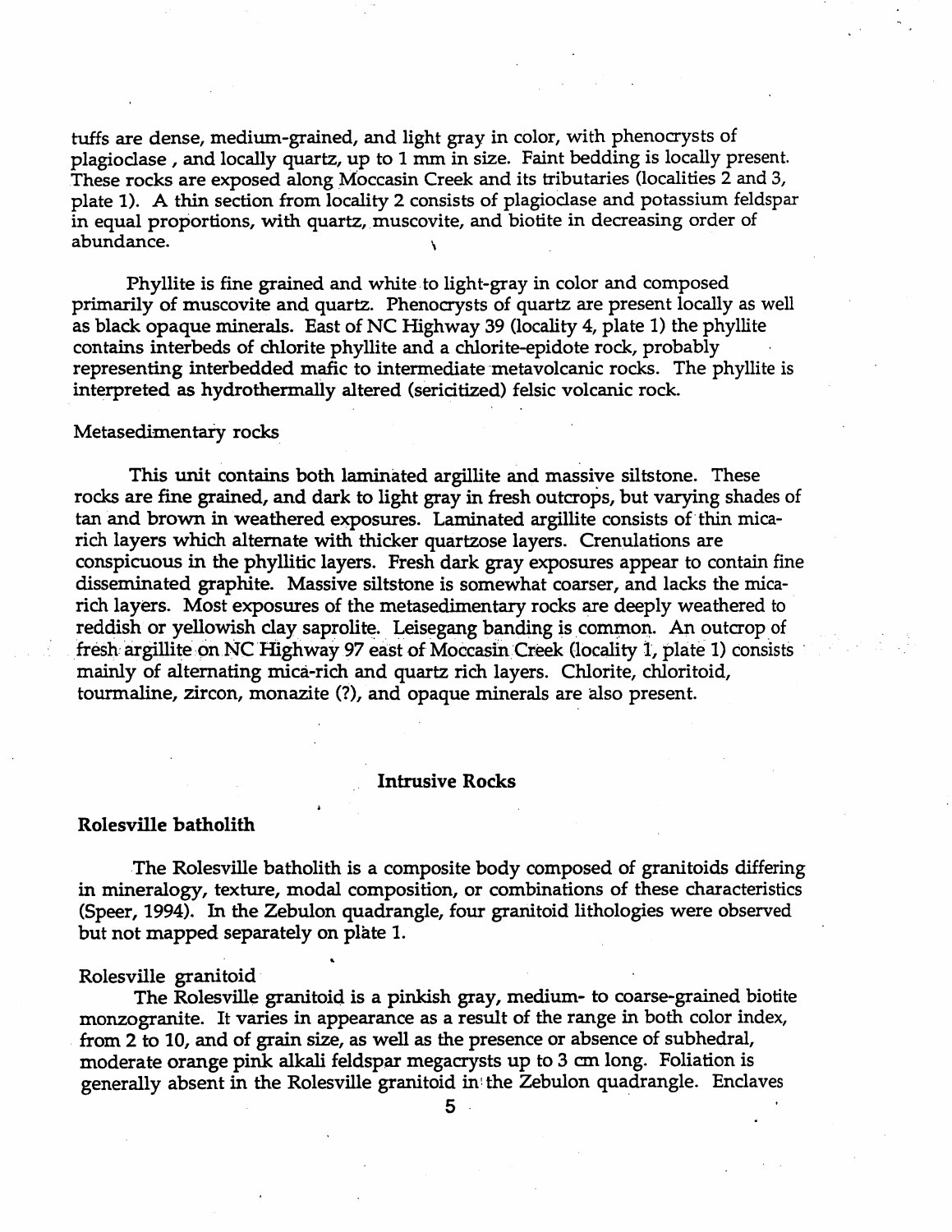within the Rolesville batholith are rare, but biotite gneiss and biotite amphibolite xenoliths are present at locality 14 (plate 1).

Outcrops of Rolesville granitoid are scattered throughout the quadrangle with some large pavement outcrops. This rock type dominates the Rolesville batholith in the Zebulon quadrangle. The largest pavement is located on the south bank of a tributary of Little River crossing SR 2329 on the northwestern border of the Zebulon quadrangle (locality 8, plate 1). The pavement extends into the adjacent Knightdale quadrangle. This pavement was prospected for crushed stone, but now is "The Rocks Preserve" managed by the Triangle Land Conservancy.

#### ArChers Lodge granitoid

The Archers Lodge granitoid in the Zebulon quadrangle is a coarse-grained - biotite granite with moderate orange pink K-feldspar megacrysts up to 3 em long. The Archers Lodge granitoid has very limited occurrence in the Zebulon quadrangle. It occurs as enclaves in the Rockton Quarry (locality 9, plate 1) and at the edge of the Rolesville batholith adjacent to NC Highway 96 near the southern border of the quadrangle (locality 10, plate 1). At both locations the Archers Lodge granitoid is intermixed with rocks of the Rolesville granitoid, suggesting that the Archers Lodge granitoid may occur only as enclaves within the Rolesville granitoid.

#### Wakefield granitoid

The Wakefield granitoid occurs in the vicinity of Wakefield in the northcentral portion of the Zebulon quadrangle (locality 12, plate 1). It is a massive,  $m$ edium-grained, equigranular biotite  $\pm$  muscovite granite with a grain size range smaller than Rolesville granitoid.

#### Mafic granitoid

The mafic granitoid is a massive, medium dark-gray granodiorite. The rock is medium grained, with an average gram size of between 1 and 2 mm, and a few alkali feldspar megacrysts up to 1 em. The mafic minerals are amphibole + biotite and the color index is 20. Other varietal minerals include muscovite, epidote, and titanite. This granitoid was found at only one location: where NC Highway 96 crosses Little River at the 'southern boundary of the Zebulon quadrangle (locality 10, plate 1). This is at the contact of the Rolesville batholith with biotite gneiss.

#### Diabase

North- to slightly northwest-trending dikes are composed of fine-grained,' dense, black to greenish-black diabase. Although exposures of diabase are generally poor, linear magnetic anomalies on aeromagnetic maps indicate there are more dikes than can be mapped at the surface.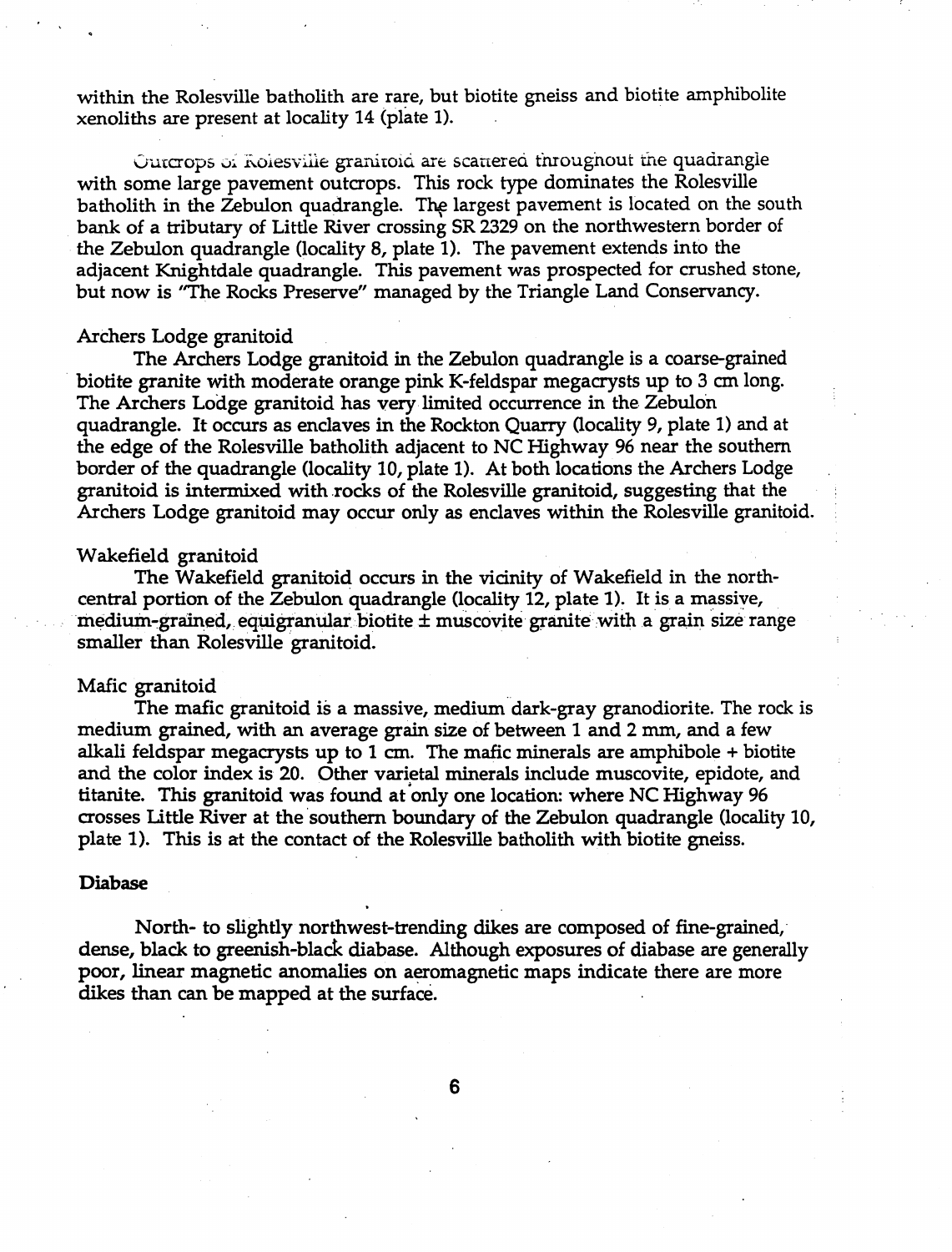#### Unconsolidated Sediments

#### Alluvium

Unconsolidated clay, silt, sand, and gravel occur as flood plain deposits along streams and rivers throughout the quadrangle. The widest alluvial deposits are associated with Moccasin Creek and Little River.

#### Coastal Plain Sediments

Unconsolidated sedimentary rocks of the Coastal Plain cover higher elevations in the Zebulon quadrangle. Thickness is generally less than 10 meters. Unconsolidated sediments consist locally of coarse clayey sands. Basal layers of gravel are present in some areas. The sands are generally present above 290 to 300 feet south of Zebulon and above 320 feet in the vicinity of Wakefield.

The Coastal Plain Office of the North Carolina Geological Survey is conducting a detailed geomorphic and subsurface study of the Coastal Plain in the eastern half of the Raleigh 30 X 60-minute quadrangle as part of the STATEMAP program. That study will evaluate Coastal Plain units throughout the Zebulon and

#### **STRUCTURE**

other quadrangles and will be incorporated into revised maps.<br>
STRUCTURE<br>
The area lies between the Wake-Warren antiform to the<br>
Form 1995), and an antiform whose over lies just and of the 7 The area lies between the Wake-Warren antiform to the west (Parker, 1979; Farrar, 1985), and an antiform whose axis lies just east of the Zebulon quadrangle (Farrar, 1985). The dominant structural fabric in the Zebulon quadrangle is a N  $0^{\circ}$  E to  $N$  30 $\degree$  E foliation that parallels the trend of the rock units. The foliation dips steeply, primarily to the southeast, but some dips are northwest. The northeast trend parallels the eastern contact of the Rolesville batholith, and also parallels the axis of a synform whose axial plane trace lies in the center of the metasedimentary unit in the eastern part of the quadrangle. This synform has not been previously recognized. A crenulation cleavage is locally present that trends  $N 5^{\circ}$  E to N 35° E. Bedding in the metasedimentary rocks parallels the strike and dip of the regional foliation..

We propose that a thrust fault separates the quartzofeldspathic gneiss from rocks of the Eastern slate belt. Principal evidence for the fault is the apparent break in metamorphic grade between coarse-grained gneisses and fine-grained phyllites. At locality 11 (plate 1) a small creek crosses the contact between biotite gneiss and muscovite phyllite. Both rock types are highly sheared and contain thin, quartzose, locally tourmaline bearing layers that are interpreted to be silicified mylonite. If a thrust fault is present, it probably corresponds to the D2 thrust fault recognized by Farrar (1985) in the eastern Piedmont. Further investigation of this contact is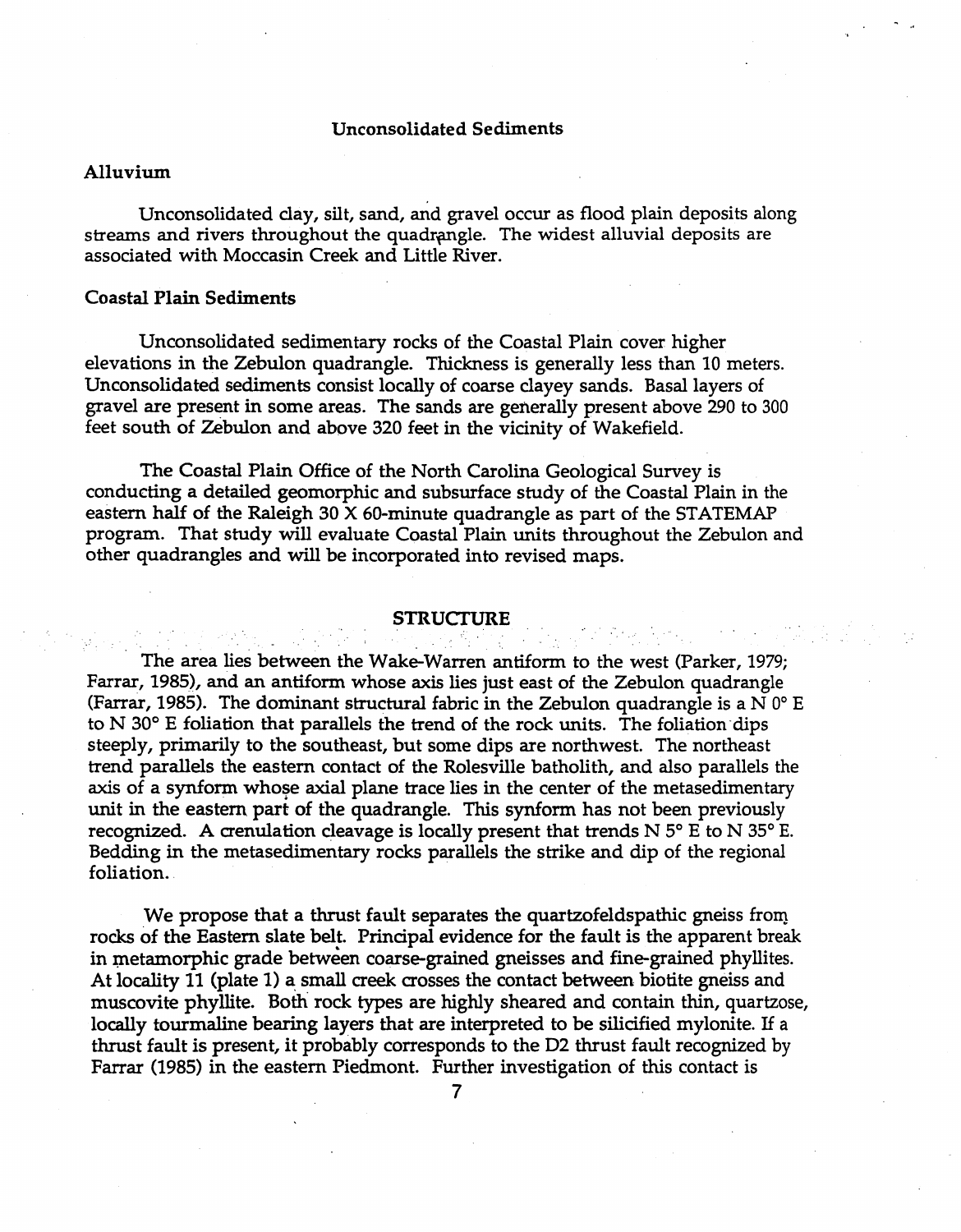needed to substantiate the existence of a thrust fault.

#### MINERAL RESOURCES

. No mines or quarries are currently\active in the Zebulon quadrangle. Rolesville granite was quarried for crushed stone about one mile east of Wendell at the Rockton Quarry from the early 1920's to about 1950 (Parker, 1979). Manganese oxide minerals in the argillite unit, formed by weathering of spessartine garnet, were prospected by two companies during the 1940's (Parker, 1979). The U.S. Bureau of Mines drilled the site in 1944 and 1945 (Thompson, 1950), but the deposit was too small for commercial production. No evidence of the deposit was seen during the current mapping but it is in the vicinity of locality 13 (plate 1).

#### ACKNOWLEDGEMENTS

Geologic mapping in the Zebulon quadrangle was conducted as part of cooperative efforts between the North Carolina Geological Survey and the U. s. Geological Survey (COGEOMAP Cooperative Agreement Number 1434-92-A-I081 and STATEMAP Cooperative Agreement Number 1434-93-A-1165). The report benefited from reviews by J. C. Reid and T. L. Davis.

### REFERENCES CITED

- Carpenter, P. A. III, Carpenter, R. H., and Stoddard, E. F., 1995, Rock sequences in the eastern half of the Raleigh 30  $X$  60-Minute quadrangle, North Carolina - A progress report - STATEMAP. II project [abs.]: Geological Society of America Abstracts with Programs, v. 27, no. 2, p. 41.
- Farrar, 5.5., 1985, Tectonic evolution of the easternmost Piedmont, North Carolina: Geological Society of America Bulletin, v. 96, p. 362-380.
- Goldberg, S. A., 1994, U-Pb geochronology of volcanogenic terranes of the Eastern Carolina Piedmont: Preliminary results, *in* Stoddard, E. F. and Blake, D. E., Geology and field trip guide, western flank of the Raleigh metamorphic belt, North Carolina: Carolina Geological Society Field Trip Guidebook, p. 13-17.
- McDaniel, R. D., 1980, Geologic map of Region K (Person, Granville, Vance, Warren, and Franklin Counties): North Carolina Department of Natural Resources and Community Development, Geological Survey Section, Open-file Report 80-2, scale 1:125,000.
- Parker, J. M., 1979, Geology and mineral resources of Wake County: North Carolina Geological Survey Bulletin 86, 122 p.
- Speer, J. A., 1994, Nature of the Rolesville batholith, North Carolina *in* Stoddard, E. F. and Blake, D. E., Geology and field trip guide, western flank of the Raleigh metamorphic belt, North Carolina: Carolina Geological Society Field Trip